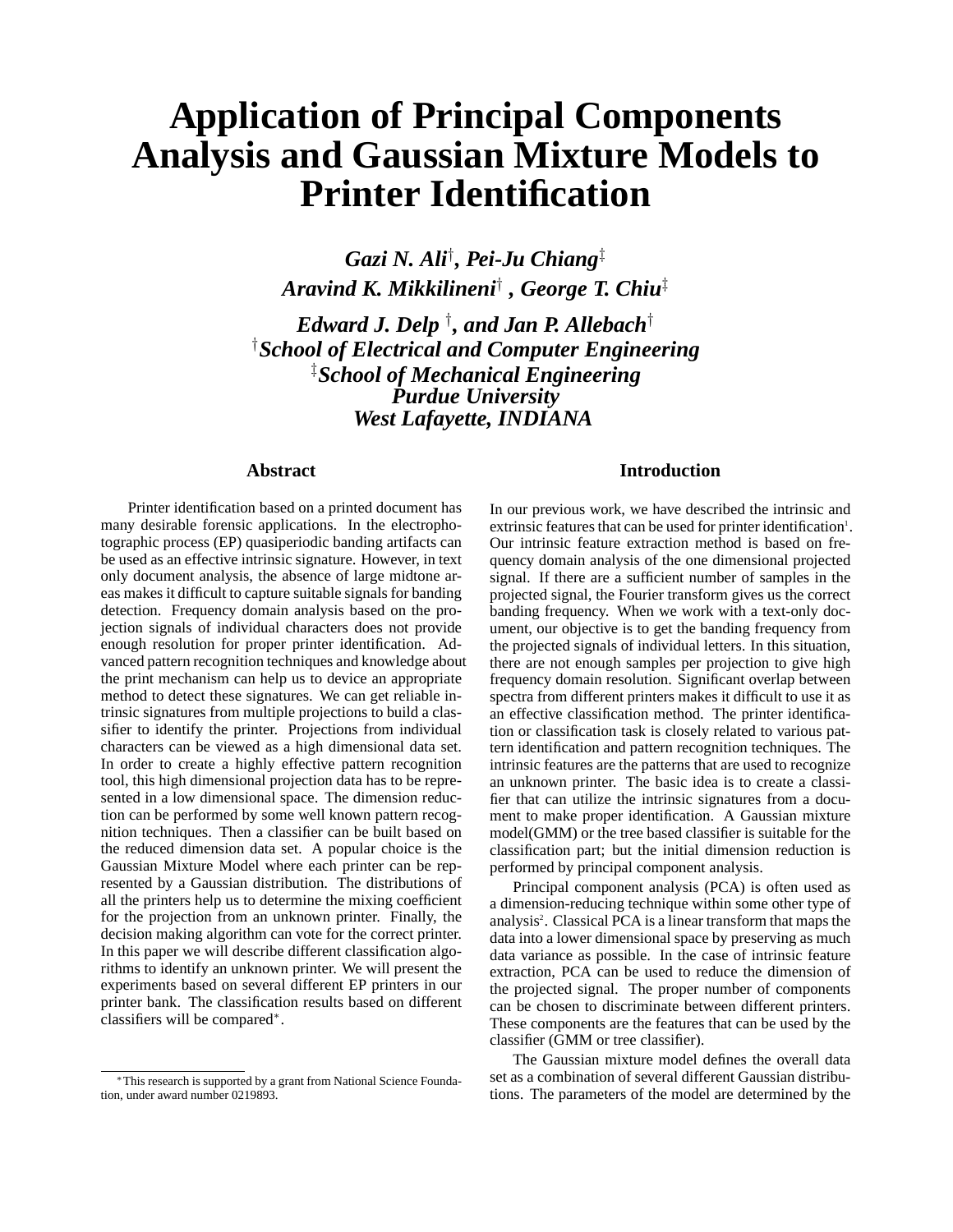

*Figure 1*: *Steps followed in printer characterization.*

training data. Once the parameters are selected, the model is used to predict the printer, based on projections from the unknown printer.

Binary tree structured classifiers are formed by repeated splits of the original data set. Tree classifiers are also suitable for the printer identification problem. Properly grown and pruned tree leaves should represent different printers.

In Fig. 1, the printer identification process is described briefly with the help of a flowchart. The printed document is scanned and the scanned image is used to get the one dimensional projected signal from individual characters<sup>1</sup>. PCA provides the lower dimensional feature space. GMM or tree classifier works on the feature space to correctly identify the unknown printer.

In the following sections of the paper, dimension reduction technique by PCA, classification by GMM, and tree growing and pruning algorithm by binary tree classifiers are explained. Experimental results related to these algorithms are also provided.

# **Principal Component Analysis (PCA)**

The theory behind principal component analysis is described in detail by Jolliffe<sup>2</sup>, Fukunaga<sup>3</sup>, and Webb<sup>4</sup>. In this section the fundamentals of the PCA are described.

An n dimensional vector **X** can be represented by the summation of *n* linearly independent vectors.

$$
\mathbf{X} = \sum_{i=1}^{n} y_i \boldsymbol{\phi}_i = \boldsymbol{\Phi} \mathbf{Y},
$$
 (1)

where  $y_i$  is the *i*-th principal component and the  $\phi_i$ 's are the basis vectors obtained from the eigenvectors of the covariance matrix of **X**. Using only  $m < n$  of  $\phi_i$ 's the vector **X** can be approximated as

$$
\widehat{\mathbf{X}}(m) = \sum_{i=1}^{m} y_i \boldsymbol{\phi}_i + \sum_{i=m+1}^{n} b_i \boldsymbol{\phi}_i, \tag{2}
$$

where  $b_i$ 's are constants. The coefficients  $b_i$  and the vectors  $\phi_i$  are to be determined so that **X** can be best approximated. If the first  $m y_i$ 's are calculated, the resulting error is

$$
\Delta \mathbf{X}(m) = \mathbf{X} - \widehat{\mathbf{X}}(m) = \sum_{i=m+1}^{n} (y_i - b_i) \phi_i.
$$
 (3)

The set of m eigenvectors of the covariance matrix of **X**, which corresponds to the m largest eigenvalues, minimizes the error over all choices of  $m$  orthonormal basis vectors. The expansion of a random vector in the eigenvectors of covariance matrix is also called the discrete version of the Karhunen-Loéve expansion<sup>3</sup>.

### **Method of Canonical Variates**

In the printer identification problem, we have additional information about the class label from the training data. We can get training samples from different known printers. The class label will represent different printer models. This additional class label information provides the optimal linear discrimination between classes with a linear projection of the data. This is known as the method of canonical variates<sup>5</sup>. Here the basis vectors are obtained from the between class and within class covariance matrices. Due to singularity in the covariance matrix, this method has to be implemented with the help of simultaneous digonalization<sup>6</sup>. This version of PCA is described in detail by Webb<sup>4</sup>. We have to diagonalize two symmetric matrices  $S_W$  and  $S_B$  simultaneously:

- 1. The within class covariance matrix  $S_W$  is whitened. The same transformation is applied to the between class covariance matrix  $S_B$ . Let us denote by  $S'_B$ the transformed  $S_B$ .
- 2. The orthonormal transformation is applied to diagonalize  $S'_B$ .

The complete mathematical formulation can be found in Webb<sup>4</sup> and Fukunaga<sup>6</sup>.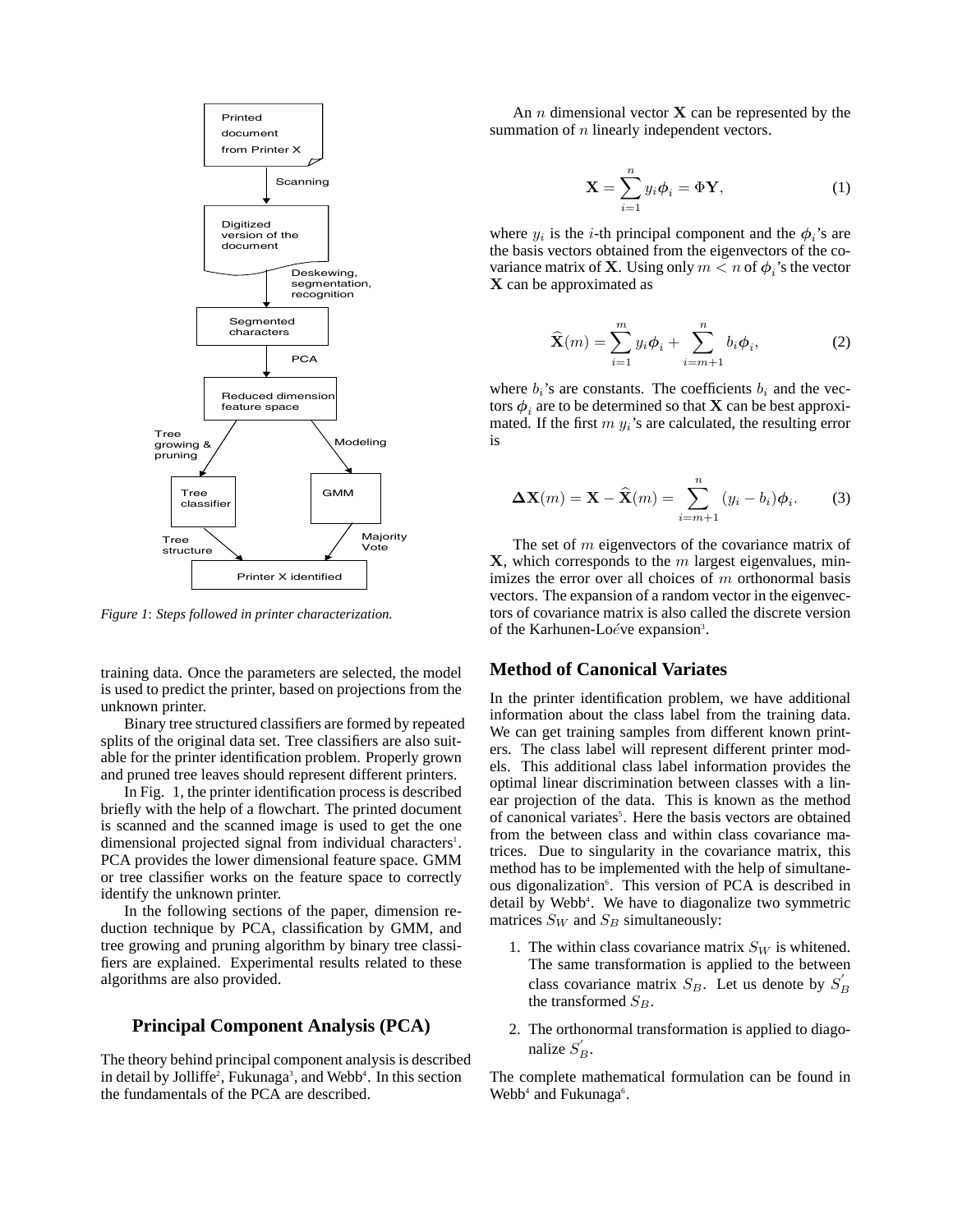

*Figure 2*: *Principal component analysis using 1D projected signal.*

#### **Experimental Results**

To perform the experiments, we have used the printers in our printer bank<sup>1</sup>. The experimental procedure is depicted in Fig. 2.

The test page has the letter 'I' in 10pt., 12pt. and 14pt. size in Arial font. Each test page has 40-100 letters. From each letter, a one dimensional projected signal is extracted. The projected signals are mean subtracted and normalized. This step is done to remove variability due to long term trends, such as cartridge depletion and printer wear, and other factors which are not stable intrinsic features. The projected signals from different printers are concatenated into a large data matrix. The Canonical Variates method is applied to this data matrix to get the principal components.

The PCA using five different printer models is shown in Fig. 3. Each projection has 168 samples. The high dimensional data is represented only by the first two principal components. The classes (different printers) are well separated. A sixth printer is added as a 'test' printer. The sixth printer is an HP Laserjet 4050 and the projections from this printer $(\Box)$  overlap with those of the other Laserjet 4050(◦). The projections from the Laserjet  $1000(\times)$ and Laserjet  $1200 \approx$  overlap because of the similarities in their banding characteristics<sup>1</sup>. It should be noted that the Samsung ML-1450(+) and the Okipage  $14e(\diamond)$  show well separated classes.

#### **Gaussian Mixture Model for Classification**

The dimension of the projected signal is reduced by PCA. The next step is to classify the printers using the features. The Gaussian mixture model (GMM) is a generative model. The posterior probability of a data point can be determined using Bayes' theorem. A model with  $m$  components is given by

$$
p(\mathbf{x}) = \sum_{j=1}^{m} P(j)p(\mathbf{x}|j).
$$
 (4)



*Figure 3*: *Representation of the projected signal by the first two principal components.*

The parameter  $P(j)$  is called the mixing coefficients. The component density function  $p(\mathbf{x}|j)$  is Gaussian with spherical covariance matrix and data dimension d.

$$
p(\mathbf{x}|j) = \frac{1}{(2\pi\sigma_j^2)^{\frac{d}{2}}} \exp\left\{-\frac{\left\|\mathbf{x} - \boldsymbol{\mu}_j\right\|^2}{2\sigma_j^2}\right\}.
$$
 (5)

Suppose that the data set contains projections from different printers  $A_1, \ldots, A_k$ . The classification can be done by using the posterior probabilities of class membership  $P(A_k|\mathbf{x})^{\dagger}$ . The density model for class  $A_t$  is built by training the model only on data from that class. This gives an estimate of  $p(x|A_t)$ . Then by using the Bayes' theorem,

$$
P(A_t|\mathbf{x}) = \frac{p(\mathbf{x}|A_t)P(A_t)}{p(\mathbf{x})}.
$$
 (6)

The prior probabilities  $P(A_t)$  are determined by the fraction of samples class  $A_t$  in the training set.

#### **Parameter Estimation**

The parameters of a Gaussian mixture are determined from a data set by maximizing the data likelihood. The most widely used method is the expectation-maximization (EM) algorithm<sup>8,9</sup>. The EM algorithm works by using the  $log$ likelihood expression of the complete data set. The maximization is repeatedly performed over the modified likelihood. Basically, the EM algorithm iteratively modifies the GMM parameters to decrease the negative log likelihood of the data set7 . The source or class of each data point **x***<sup>i</sup>* is known during the training process. The maximization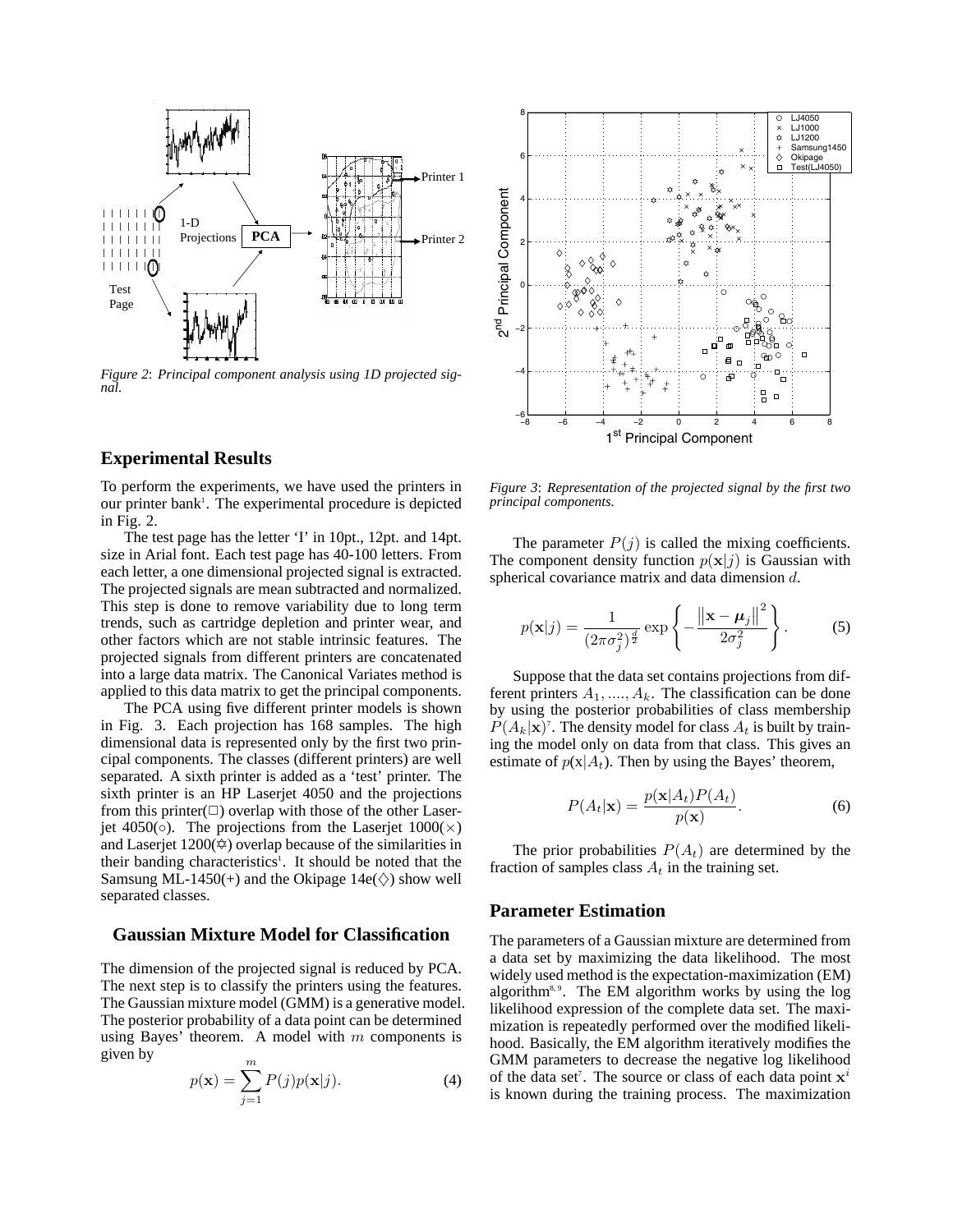steps are explained in detail by Render<sup>10</sup>. The resulting equations are

$$
P^{k+1}(j) = \frac{1}{N} \sum_{i=1}^{N} P^k(j|\mathbf{x}^i),
$$
 (7)

where  $P^{(k+1)}(j)$  is the mixing coefficient at the  $(k+1)$ -th iteration. N is the total number of samples, and  $P^k(j|\mathbf{x}^i)$ is the posterior probability from class  $i$  at the  $k$ -th iteration. The mean and the variance are updated by using the following relations

$$
\mu_j^{k+1} = \frac{\sum\limits_{i=1}^N P^k(j|\mathbf{x}^i)\mathbf{x}^i}{\sum\limits_{i=1}^N P^k(j|\mathbf{x}^i)}.
$$
 (8)

$$
(\sigma_j^{k+1})^2 = \frac{1}{d} \frac{\sum_{i=1}^N P^k(j|\mathbf{x}^i) ||\mathbf{x}^i - \boldsymbol{\mu}_j^{k+1}||^2}{\sum_{i=1}^N P^k(j|\mathbf{x}^i)}.
$$
 (9)

The initialization of the model is performed by the kmeans algorithm. First, a rough clustering is done; and the number of clusters is determined by the number of printer models in the training set. Then each data point is assumed to belong to the closest cluster center. Initial prior probability, mean, and variances are calculated from these clusters. After that, the iterative part of the algorithm starts by using Eqs.(7)-(9).

# **Experimental Results**

The feature space is obtained by PCA as described in the previous section. The model is based on only the first two principal components  $(d=2)$ . Model initialization is performed by seven iterations of the k-means algorithm. The initial parameters are used by the iterative EM algorithm to get the means and variances of the different classes. The EM algorithm is terminated by either the number of iterations or by a threshold depending on the amount of change in the parameters between successive iterations. The classification is done by majority vote. For each projection from the unknown printer, the posterior probabilities of all the classes are determined. The unknown projection belongs to the class with highest probability. This operation is performed with all the projections from the unknown printer. The class with highest number of votes represents the model of the unknown printer.

In Table 1, the classification result for five different printer models is presented. In the printer bank, we have two printers for each model<sup>1</sup>. One printer is used for training; and the other printer is used for testing. The initial training data set is created by forty projections from each

|  | Table 1: Classification of Five Printers using GMM* |  |  |  |  |
|--|-----------------------------------------------------|--|--|--|--|
|--|-----------------------------------------------------|--|--|--|--|

| Class  | LJ4050 | LJ1200 | LJ1000 | Oki | SS           | <b>CCR</b> |
|--------|--------|--------|--------|-----|--------------|------------|
| Test   |        |        |        |     |              | (% )       |
| LJ4050 | 40     |        |        |     |              | 100        |
| LJ1200 |        | 25     | 15     |     |              | 62.5       |
| LJ1000 |        | 35     | 5      |     |              | 12.5       |
| Oki    |        |        |        | 40  | $\mathbf{0}$ | 100        |
| SS1450 |        |        |        |     | 40           | 100        |

<sup>∗</sup>LJ=Laserjet, Oki=Okipage 14e, SS= Samsung ML-1450, and CCR= Correct Classification Rate

different printer model. Then the sixth printer is added as an unknown printer to check the performance of the classifier. Forty projections from each printer are used for the experiment during training and testing. For example, when Laserjet 4050 is tested, the classifier predicts that all the 40 projections are from the Laserjet 4050 class, i.e. the classification is 100% correct. The Samsung ML-1450 and Okipage 14e are also identified correctly. Due to the close banding characteristics between the Laserjet 1200 and Laserjet 1000, the correct classification rate is decreased. This result confirms the outcome from the banding analysis<sup>1</sup> and PCA.

#### **Classification and Regression Tree (CART)**

A classification tree is a multistage decision process that uses subsets of features at different levels of the tree. The construction of the tree involves three steps:

- 1. Splitting rule selection for each internal node.
- 2. Terminal node determination.
- 3. Class label assignment to terminal nodes.

The approach we have used in our experiments is based on CART<sup>11</sup>. The Gini criterion is used as the splitting rule. The terminal nodes are determined when there is pure class membership. In the printer identification problem, the class labels of the training printers are known; and the unknown printer can be given a temporary label. After the classification process, the class label of the unknown printer can be determined.

## **Experimental Results**

The CART algorithm also works in the reduced dimension feature space generated by PCA. At each node the impurity function is defined by the Gini criterion. The algorithm tries to minimize the node impurity by selecting the optimum splitting. When the node impurity is zero; a terminal node is reached. When the complete tree is grown in this manner, it is overfitted. So the tree is pruned by the crossvalidation method.